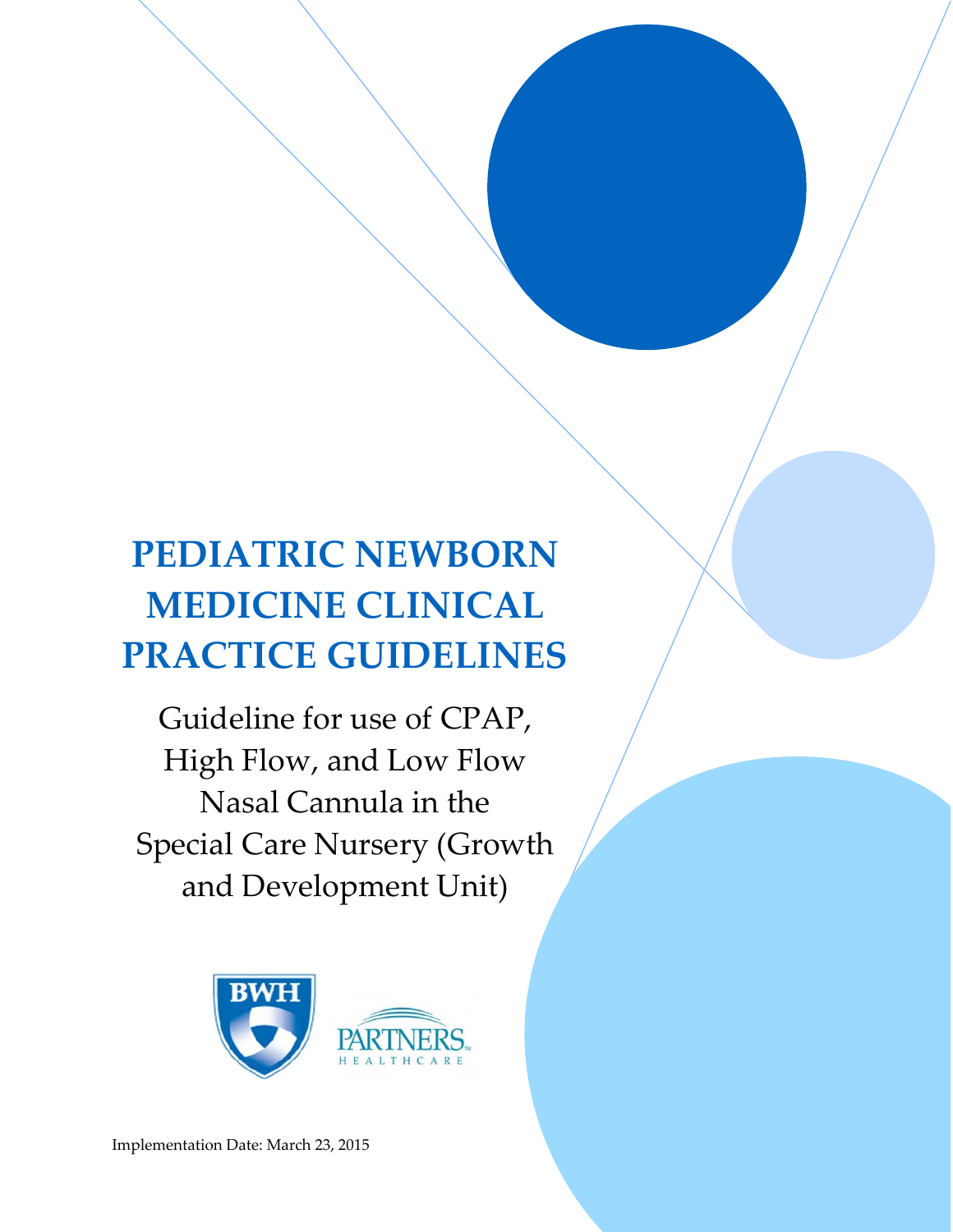

| <b>Clinical Guideline Name</b> | Guideline for CPAP and High and Low Flow Nasal Cannula in the |
|--------------------------------|---------------------------------------------------------------|
|                                | Special Care Nursery (Growth and Development Unit)            |
| <b>Effective Date</b>          |                                                               |
| <b>Review/Revision Date</b>    |                                                               |
|                                |                                                               |
| <b>Contact Person</b>          |                                                               |
|                                |                                                               |
| <b>Approved By</b>             | Pediatric Newborn Medicine Clinical Practice Council          |
|                                | CWN PPG                                                       |
|                                | BWH SPP Steering                                              |
|                                | Nurse Executive Board/CNO                                     |
| <b>Keywords</b>                |                                                               |
|                                |                                                               |

**This is a clinical practice guideline intended to provide a framework for consistent respiratory care of babies requiring CPAP, high flow, or low flow nasal cannula in the Special Care Nursery (SCN, also referred to as Growth and Development Unit [GDU]). While the guideline is useful in approaching the use of continuous positive airway pressure in SCN/GDU, clinical judgment and/or new evidence may favor an alternative plan of care, the rationale for which should be documented in the medical record.**

## **I. Purpose**

The purpose of these guidelines is to establish a framework of optimal management of respiratory care in the SCN/GDU.

**II. All CPGs will rely on the** NICU Nursing Standards of Care. All relevant nursing PPGs are listed below.

## **III. Respiratory Care in the SCN/GDU**

Once an infant in the NICU demonstrates clinical stability off the ventilator and on lower level of respiratory support including bubble CPAP, high flow nasal cannula (HFNC), or low flow nasal cannula (LFNC), he/she may become a candidate for continued care in SCN/GDU if the remainder of SCN/GDU admission criteria is met (see NICU Nursing Standards of Care document for general criteria for admission to the SCN/GDU).

In addition, infants on bubble CPAP or high flow nasal cannula in the NICU who are in a stable, convalescent stage will be considered for transfer to SCN/GDU for continued care if the following criteria is also met:

• Infant is approximately 32 weeks corrected gestational age or older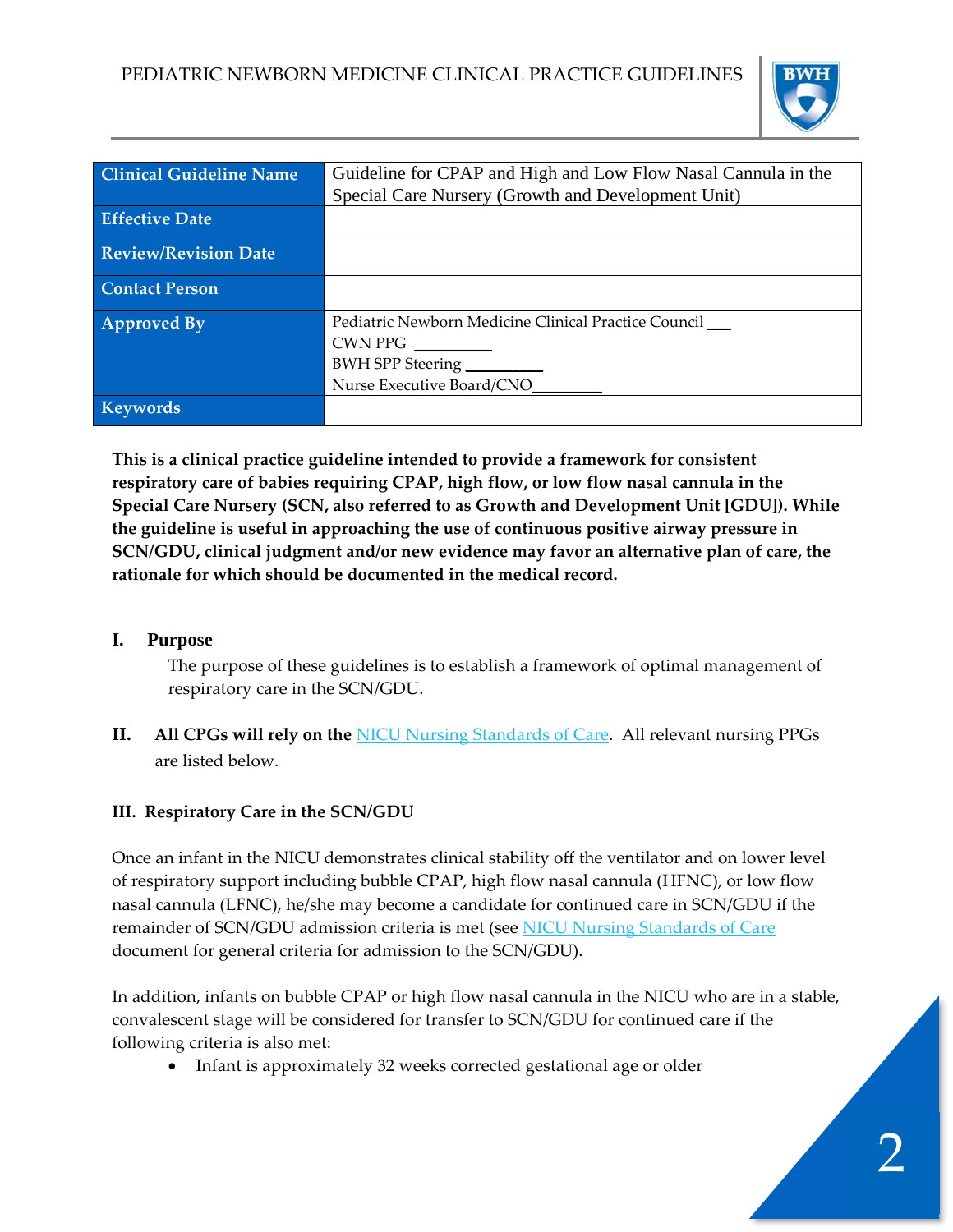

- Infant has maximum level of respiratory support of bubble CPAP +7cm H2O, baseline FiO2 0.3
- Infant is stable from a medical perspective
- Infant is tolerating enteral feeds
- If infant has been on higher level of respiratory support (i.e. mechanical ventilation), he/she has been extubated and stable on bubble CPAP for a minimum of 5 days
- A multidisciplinary discussion has occurred and infant is approved for transfer to the GDU by the following clinicians:
	- o Nurse in charge
	- o SCN/GDU nursing director
	- o SCN/GDU attending or SCN/GDU medical director
	- o Respiratory therapist or Respiratory manager
	- o Neighborhood attending transferring the infant.

A brief note should be documented in the medical record by the primary medical team stating that the infant is stable for transfer to SCN/GDU, and that this was discussed with key clinicians above, as well as with the infant's family.

Criteria for transfer from the GDU to the NICU of an infant requiring escalation of critical care:

- Should an infant require acute escalation of respiratory support beyond the maximum level permitted in the SCN/GDU (bubble CPAP +7cm H2O, FiO2 0.3), or have an acute, rapid deterioration in his/her overall clinical status, the medical, nursing and respiratory teams should convene and make arrangements for transfer of that infant to the NICU for further management.
- Of note patients previously on bubble CPAP who failed transition to either RA, LFNC, or HFNC and are placed back on bubble CPAP or HFNC do not need to be transferred back to the NICU unless the bubble CPAP support exceeds the maximum support allowed in the SCN/GDU.

NICU M.2 (monitoring): https://hospitalpolicies.ellucid.com/documents/view/3216/25347/ NICU T.6 (transferring level of care within NICU) https://hospitalpolicies.ellucid.com/documents/view/3233/22933/ NICU SCN: B.6 Blood Gas Sampling https://hospitalpolicies.ellucid.com/documents/view/3195/22432/ NICU SCN O.4 High Flow and Low Flow Oxygen Administration via Nasal Cannula https://hospitalpolicies.ellucid.com/documents/view/3223/22929/